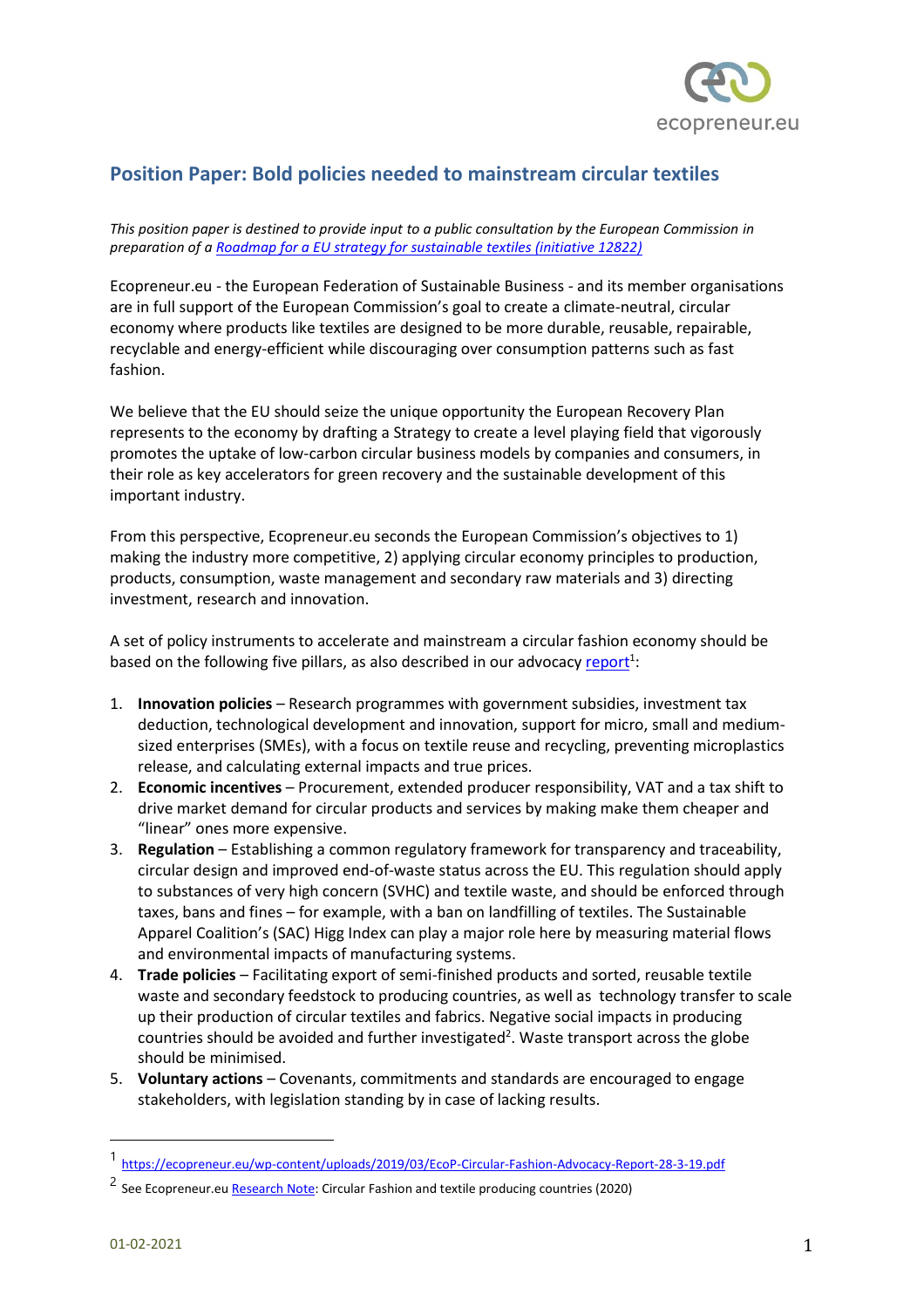

As a prerequisite to succeed with these goals, Ecopreneur.eu calls on the European Commission to integrate a number of key economic, regulatory and educational instruments in the new EU Strategy for Sustainable Textiles:

# **Economic Incentives**

To **create a level playing field** and thereby increase consumer demand for sustainable textiles, Ecopreneur.eu advocates rapid implementation of economic incentives for producers to leverage sustainable fashion and textiles for the mainstream market. This includes True Pricing<sup>3</sup>, incorporating external environmental and social costs, and a substantially increased  $CO<sub>2</sub>$  price as recently agreed by the EU Council, by setting a 55% reduction target for 2030.

Special support must be granted to **SMEs**, considering their economic significance in general, and particularly to those practicing circular models such as reuse, repair, sharing and recycling, as they have an important role model function in shifting the market towards a circular economy. Some of these models are as old as humanity and effective ways of driving this transition. The fact that they have been pushed aside the mainstream for a few decades may not make them "new" business models but they are certainly cool and trendy and, when properly implemented, sustainable and circular. For example, already today, 40% of clothes in EU countries are collected and more than 50% of this share is being reprocessed for reuse.<sup>4</sup>

• **Extended producer responsibility (EPR) schemes combined with eco-modulation** must be harmonised and extended to textile products, according to the principles of the EU waste hierarchy, rewarding re-use over recycling and disposal, as well as rewarding customisation. The schemes should incentivise **circular design** and secure appropriate funding for collective circular measures including textiles collection, sorting, treatment, collaboration, dialogue, communication and R&D.

**Eco-modulation** of EPR schemes should be based on a bonus/malus system, whereby companies receive a bonus (lower fee) for products and services that are more circular, while companies with more linear products and services pay a levy (higher fee). A substantial differentiation of levies down to product and company level is needed to make the scheme truly rewarding and economically sustainable for circularity-oriented businesses and leverage the potential for quality, longevity, reusability and reparability of textile products. The new EU Textiles Strategy should therefore support the coexistence of individual take-back and recycling schemes besides collective EPR systems, with companies managing individual schemes benefiting from EPR funding mechanisms to the same extent, provided they duly report on collection and treatment and meet agreed targets.

To increase the demand for recycled textiles in the market, we recommend to equally incentivise producers of secondary raw materials to increase the quality and quantity of recyclates, drawing on funds generated by eco-modulated EPR schemes.

For fee modulation and exemptions, existing third-party certified take back schemes should be taken into account.

 $3$  The true price of a product or service reflects the true cost (environmental and societal) of materials and production processes

<sup>&</sup>lt;sup>4</sup> Recent Eurobarometer data for Austria, Belgium, Germany, Denmark, Finland, France, Croatia, Italy Netherlands, Poland, Sweden and UK combined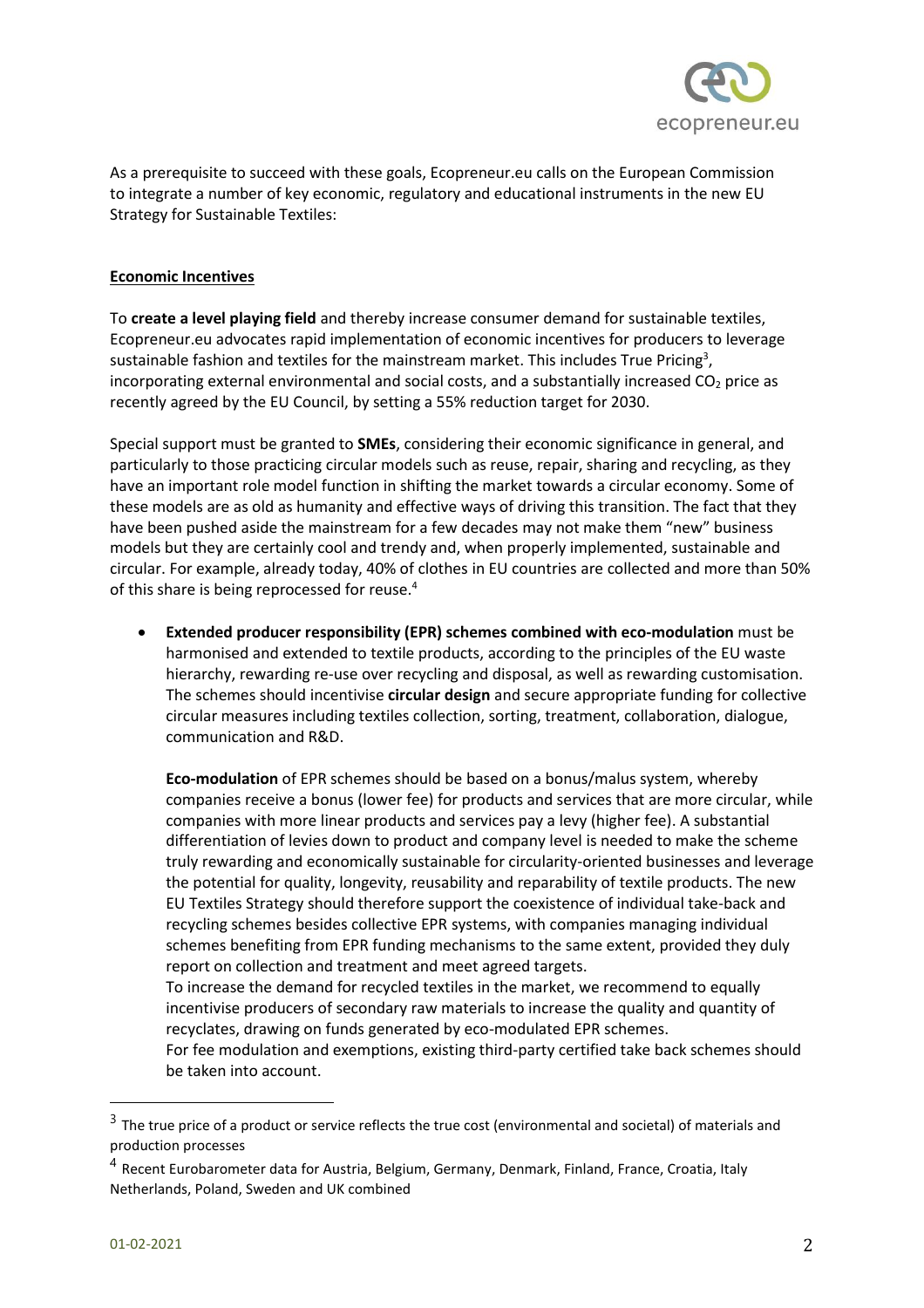

- **Reduced VAT for second-hand clothes and repair services** would be the most effective incentive for driving the demand for second-hand clothes and repair services as it would lower the price compared to new products. The EU should recommend implementing this as soon as possible to all member states.
- Imported textile good should be subject to the **Carbon Border Adjustment Mechanism** under the EU Climate Law to pre-empt the risk of "carbon leakage" and unfair competition from countries outside the EU, that do not internalise the environmental cost of the carbon footprint from textiles production.
- **Public subsidies should be granted** to companies that contribute to the circularity of textiles, like European yarn producers that help re-establish closed textiles-to-textiles circular value chains, or developers of bio-degradable cellulosic fibre as an alternative to polymers to address the issue of microplastics pollution.
- For SMEs working on circular textiles, regional innovation funds should be created issuing **small grants** of 5.000 - 50.000 EUR with low administrative and reporting requirements in form of **vouchers**, as well as other mechanisms providing easy and long-term access to investments in circular textiles technology and business models.
- EU **support for research into textile microplastics solutions**, including the biodegradability of cellulosic fibers. To make sure the circular economy objective of recycling is in line with climate objectives, the use of EU subsidies should be restricted to processes with net positive  $CO<sub>2</sub>$  emissions and be accompanied by research on recycling using renewable energy. In the long term, subsidies for recycling processes based on fossil fuel energy should be phased out.

### **Regulatory Measures**

The textiles industry is highly globalised. Ecopreneur.eu therefore recommends that regulatory measures and policy instruments should be designed from a **value chain** perspective. In order to be effective, a regulatory framework for sustainable textiles should include harmonised rules to ensure transparency and traceability, minimum requirements for circular design, and specific criteria for the end-of-waste regulation.

- **Targets should be introduced for all textiles at the European, national and local levels:** For used textiles, there should be progressive targets for collection, re-use and recycling whereas for new clothes there should be high standards for quality, repairability and a quota for recycled content. By principle, Ecopreneur.eu advocates a ban on landfilling of textiles in general as well as on the incineration of unsold goods and other usable textile products becoming waste.
- **The Textiles Strategy should set mandatory minimum sustainable criteria or targets for public procurements** in sectoral initiatives, EU funding or product-specific legislation. By including sustainability requirements in their tenders, public institutions would make best use of their leverage over the textiles value chain to improve environmental and social conditions and foster fair and sustainable purchasing and consumption patterns. The textiles sector should be well included in the forthcoming EU due diligence legislation.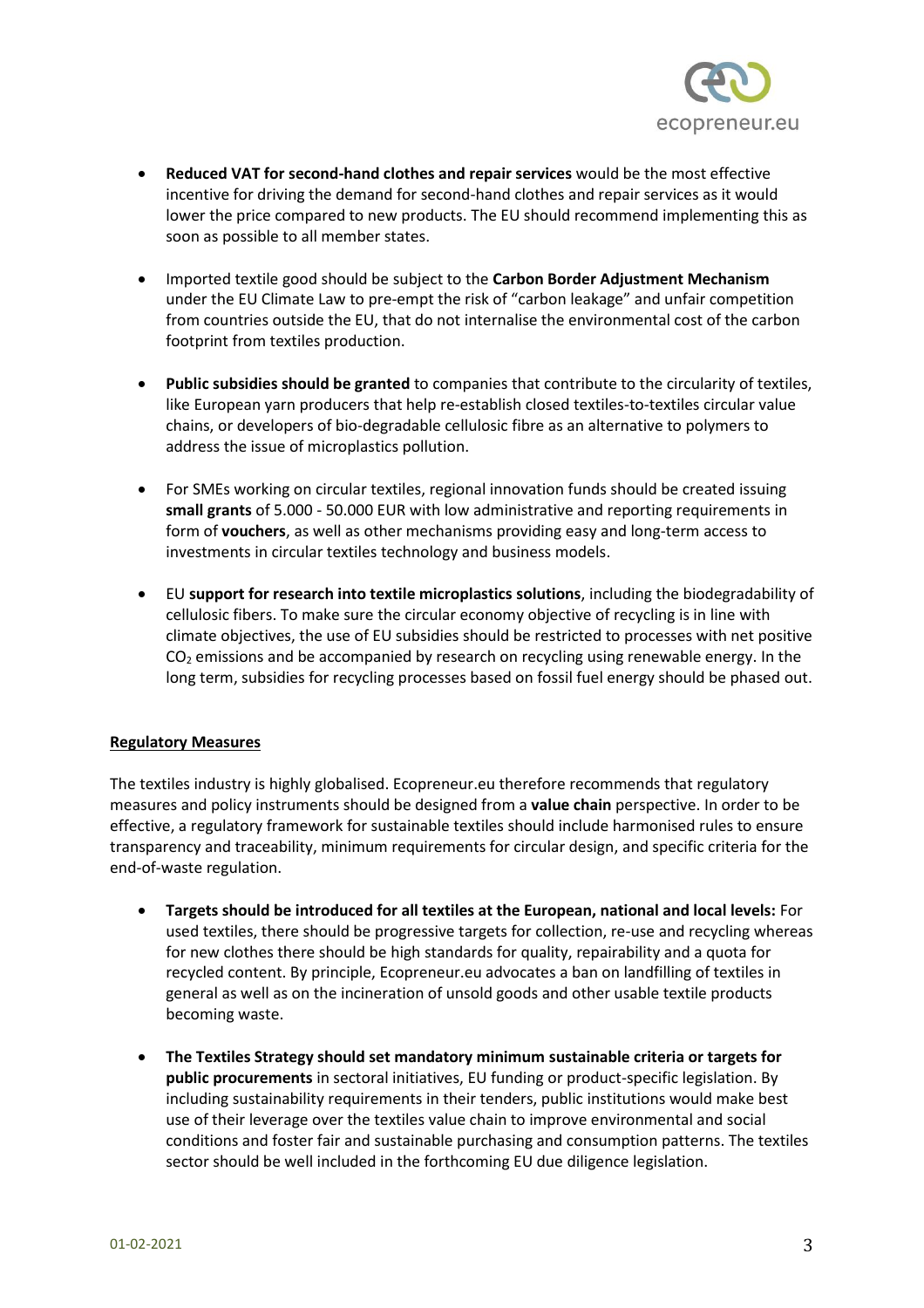

- **Minimum requirements for ecodesign with an extended scope from energy to materialefficiency should be applied to all types of textiles** in order to make them more safe and more recyclable. Ecodesign policy should mandate products and their materials to be designed and manufactured to be disassembled so that they can be reused, remade, recycled, and - where relevant, and after maximum use and cycling - safely composted. There should be a ban on hazardous "Substances of Very High Concern" (SHVC), as specified on the REACH "Candidate List", from being used in textiles. Producers should have to meet these legally binding minimum requirements to have access to the EU market.
- "**Fast fashion" marketing should be discouraged**, e. g. by restricting fashion sales to two weeks per year. To avoid that such a measure would put shop owners at an unfair disadvantage it should also apply for online sales from abroad.
- **Traceability and transparency of the textiles cycle should be facilitated by mandatory a product identification tag linked to its digital passport** to help identify their origin, material composition and compliance in regard to human rights, governance, environmental and health standards.
- **Methods to assess and compare the sustainability value of textiles must take into account the true costs of externalities** of any type of textile product over multiple lifecycles. Any comparison of alternative materials, processes and services under the aspect of sustainability should be subject to a full **life-cycle assessment** (LCA) carried out by third parties. This LCA should also account for the environmental and health impacts caused by the release of microplastic. Standardised assessment methods would enable the compatibility between products and help create a level playing field for providers from EU and non-EU countries. A common EU methodology should take into account the Sustainable Apparel Coalition's (SAC) **Higg Index**, a proven standard for measuring the sustainability of product lifecycles, the environmental performance of operations, and the social impacts across the value chain.
- The Strategy should support **proven EU-level certification schemes** that set highest sustainability standards for textile products, like the recognised Global Organic Textile Standard (GOTS), for example, to recognise and promote excellence in circularity. Specifically for collectors and traders of second-hand clothes, a certification scheme to ensure good governance and transparency throughout the textiles value chain is needed to pre-empt illicit collection and illegal trade of second-hand textiles at international level.
- **Existing collection infrastructure schemes within the EU should be harmonised** to bring down EPR costs for producers, while granting special conditions to charities and other nonfor-profit organisations championing repair, reuse, and rental models for quality clothing. At the same time, a sustainable textiles framework should keep used clothes in the loop while facilitating the export of reusable textiles material from the EU to remanufacturers located overseas, like in Asia.
- **Monitoring mechanisms and effective enforcing measures** should be put in place at both member state and the EU level to ensure the well-functioning and integrity of rules. Active enforcement of waste regulations is necessary to prevent fraud, including illegal waste shipments outside the EU, and sustain the acceptance of EPR schemes among producers. Ecopreneur.eu advocates the mandatory registration of companies that want to import and sell their products on the EU market in a public registry.